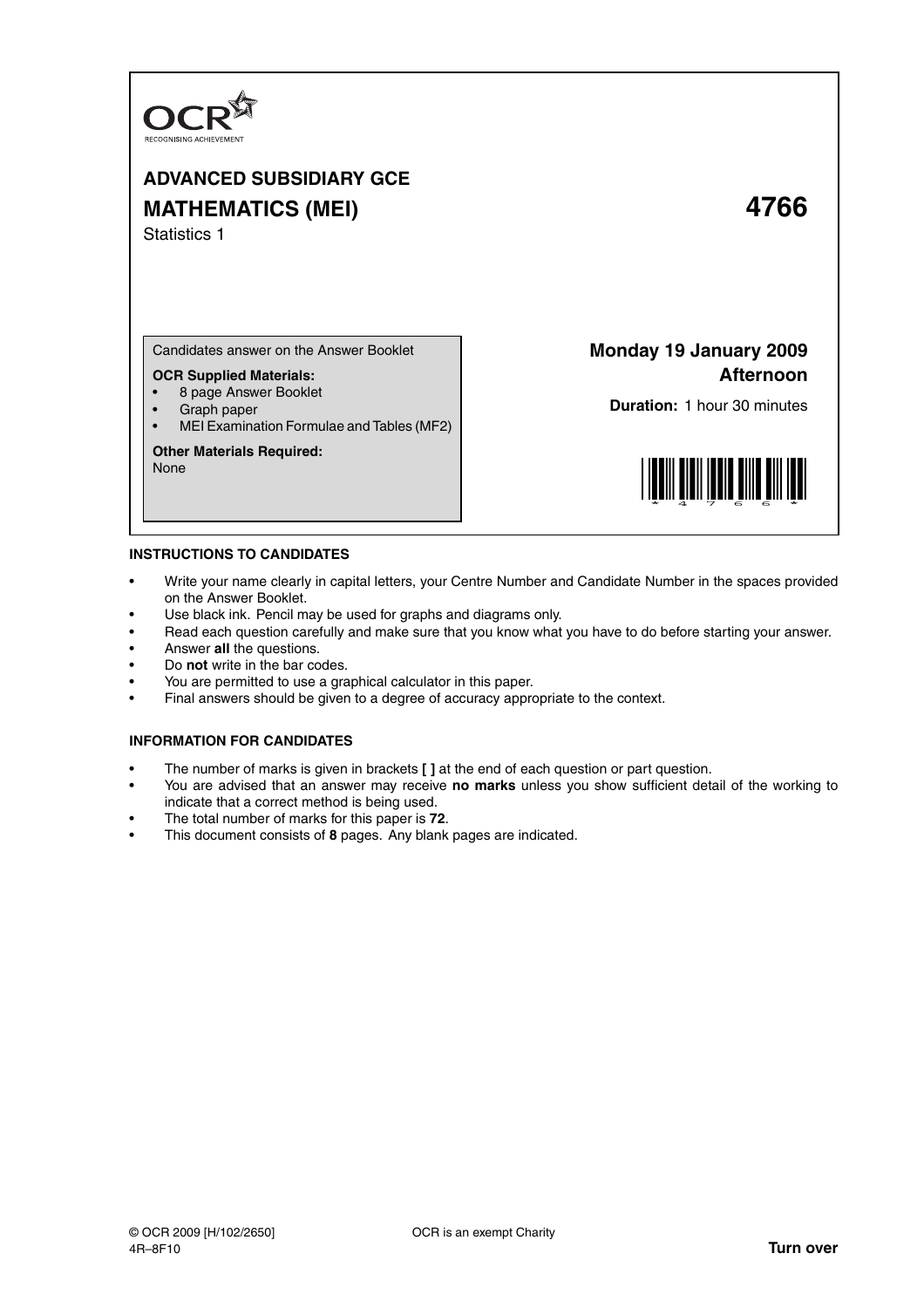#### **Section A** (36 marks)

**1** A supermarket chain buys a batch of 10 000 scratchcard draw tickets for sale in its stores. 50 of these tickets have a £10 prize, 20 of them have a £100 prize, one of them has a £5000 prize and all of the rest have no prize. This information is summarised in the frequency table below.

| Prize money | £O   | £10 | £100 | £5000 |
|-------------|------|-----|------|-------|
| Frequency   | 9929 |     | 20   |       |

- **(i)** Find the mean and standard deviation of the prize money per ticket. **[4]**
- **(ii)** I buy two of these tickets at random. Find the probability that I win either two £10 prizes or two £100 prizes. **[3]**
- **2** Thomas has six tiles, each with a different letter of his name on it.
	- **(i)** Thomas arranges these letters in a random order. Find the probability that he arranges them in the correct order to spell his name. **[2]**
	- **(ii)** On another occasion, Thomas picks three of the six letters at random. Find the probability that he picks the letters T, O and M (in any order). **[3]**
- **3** A zoologist is studying the feeding behaviour of a group of 4 gorillas. The random variable *X* represents the number of gorillas that are feeding at a randomly chosen moment. The probability distribution of *X* is shown in the table below.

| $P(X = r)$ | V. I | 0.05 | 0.05 | 0.25 |
|------------|------|------|------|------|

- **(i)** Find the value of *p*.  $[1]$
- **(ii)** Find the expectation and variance of *X*. **[5]**
- **(iii)** The zoologist observes the gorillas on two further occasions. Find the probability that there are at least two gorillas feeding on both occasions. **[2]**
- **4** A pottery manufacturer makes teapots in batches of 50. On average 3% of teapots are faulty.
	- **(i)** Find the probability that in a batch of 50 there is

|  | (A) exactly one faulty teapot, |  |
|--|--------------------------------|--|
|--|--------------------------------|--|

- (*B*) more than one faulty teapot. **[3]**
- **(ii)** The manufacturer produces 240 batches of 50 teapots during one month. Find the expected number of batches which contain exactly one faulty teapot. **[2]**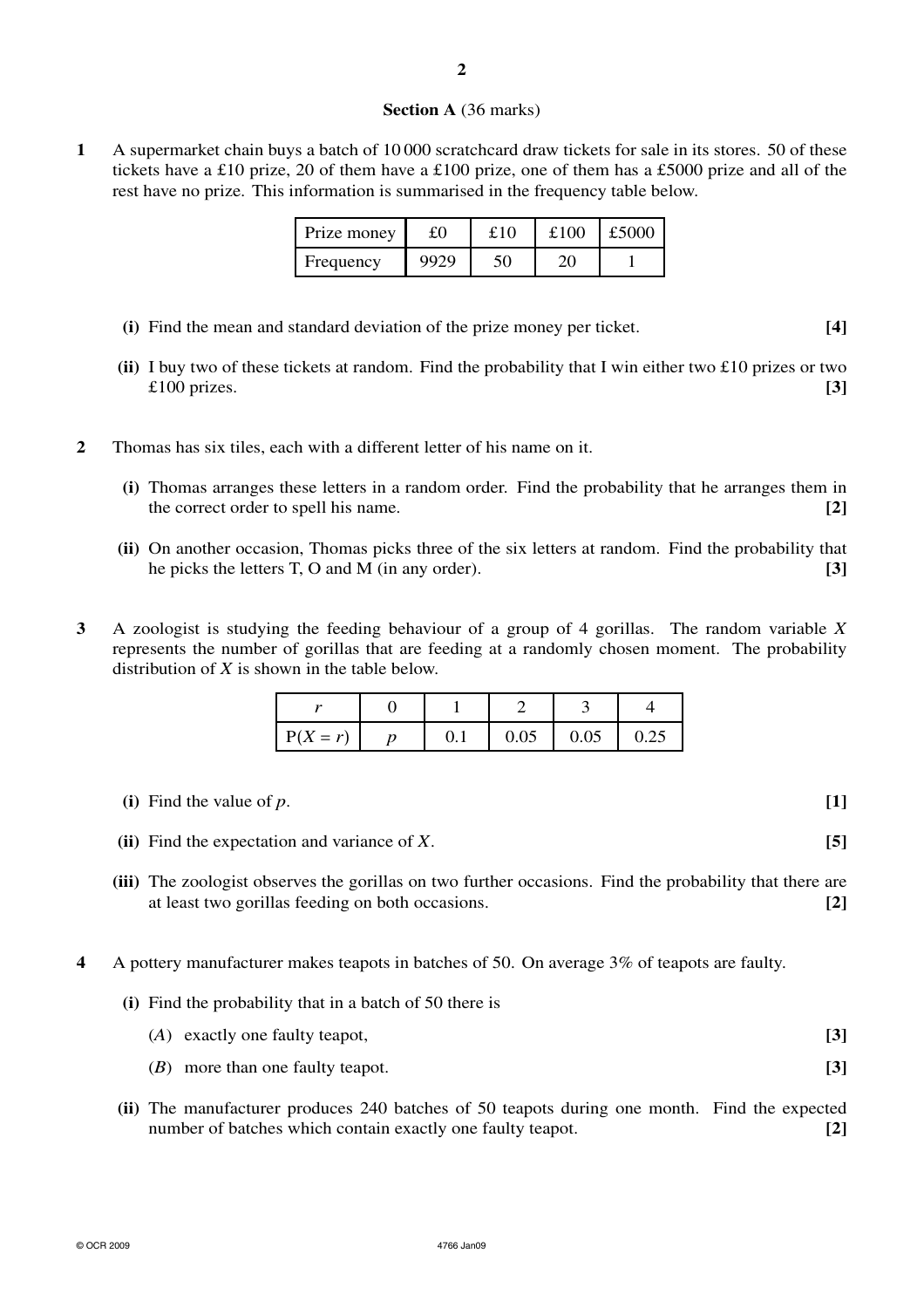- **5** Each day Anna drives to work.
	- **•** *R* is the event that it is raining.
	- **•** *L* is the event that Anna arrives at work late.

You are given that  $P(R) = 0.36$ ,  $P(L) = 0.25$  and  $P(R \cap L) = 0.2$ .

- **(i)** Determine whether the events *R* and *L* are independent. **[2]**
- **(ii)** Draw a Venn diagram showing the events *R* and *L*. Fill in the probability corresponding to each of the four regions of your diagram. **[3]**
- (iii) Find  $P(L | R)$ . State what this probability represents. **[3]**

**[Question 6 is printed overleaf.]**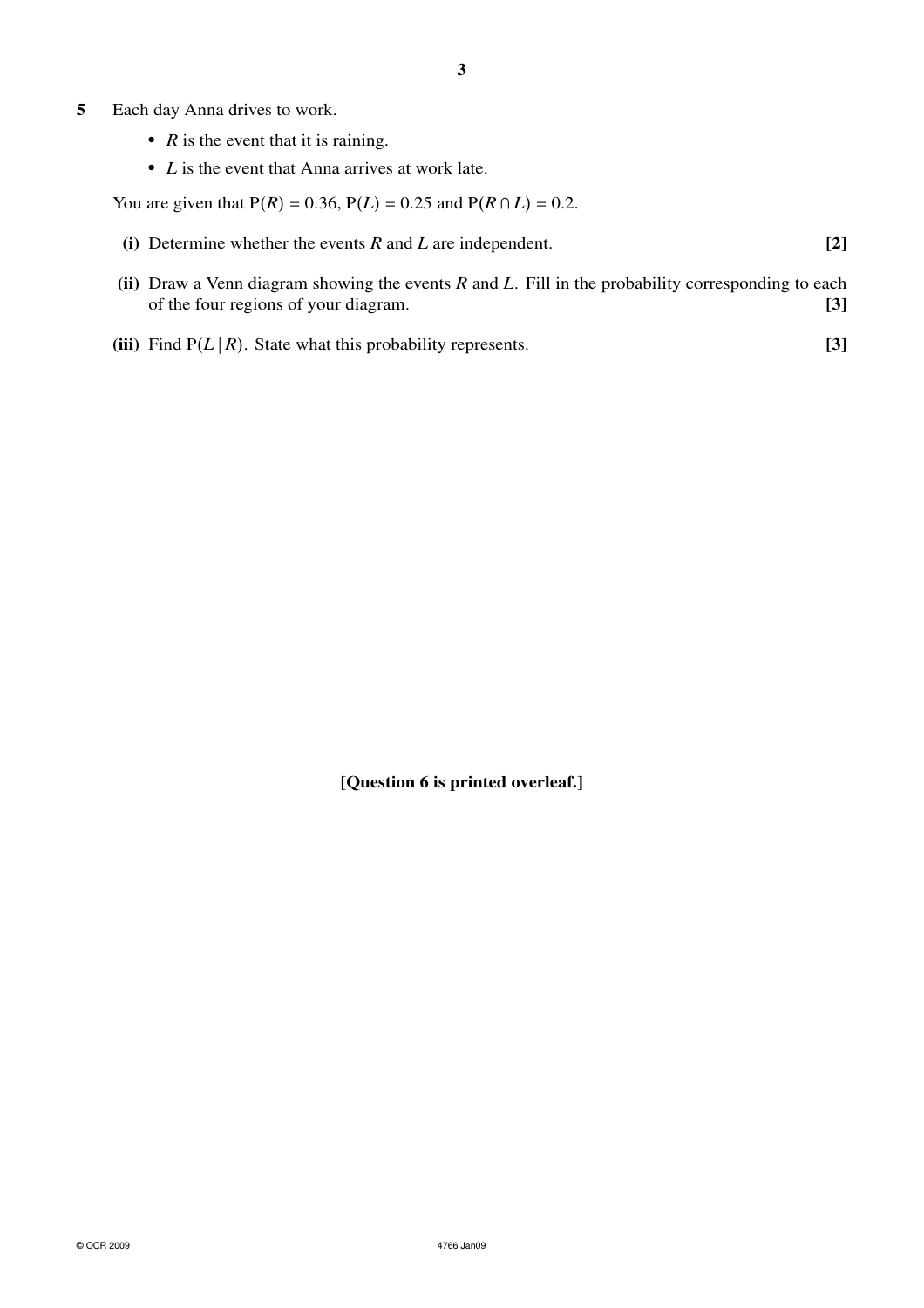### **Section B** (36 marks)

**6** The temperature of a supermarket fridge is regularly checked to ensure that it is working correctly. Over a period of three months the temperature (measured in degrees Celsius) is checked 600 times. These temperatures are displayed in the cumulative frequency diagram below.



- **(i)** Use the diagram to estimate the median and interquartile range of the data. **[3]**
- **(ii)** Use your answers to part **(i)** to show that there are very few, if any, outliers in the sample. **[4]**
- **(iii)** Suppose that an outlier is identified in these data. Discuss whether it should be excluded from any further analysis. **[2]**
- **(iv)** Copy and complete the frequency table below for these data. **[3]**

| Temperature<br>$\int$ ( <i>t</i> degrees Celsius) | $3.0 \le t \le 3.4$   $3.4 < t \le 3.8$   $3.8 < t \le 4.2$   $4.2 < t \le 4.6$   $4.6 < t \le 5.0$ |     |  |
|---------------------------------------------------|-----------------------------------------------------------------------------------------------------|-----|--|
| Frequency                                         |                                                                                                     | 243 |  |

- **(v)** Use your table to calculate an estimate of the mean. **[2]**
- **(vi)** The standard deviation of the temperatures in degrees Celsius is 0.379. The temperatures are converted from degrees Celsius into degrees Fahrenheit using the formula  $F = 1.8C + 32$ . Hence estimate the mean and find the standard deviation of the temperatures in degrees Fahrenheit. **[3]**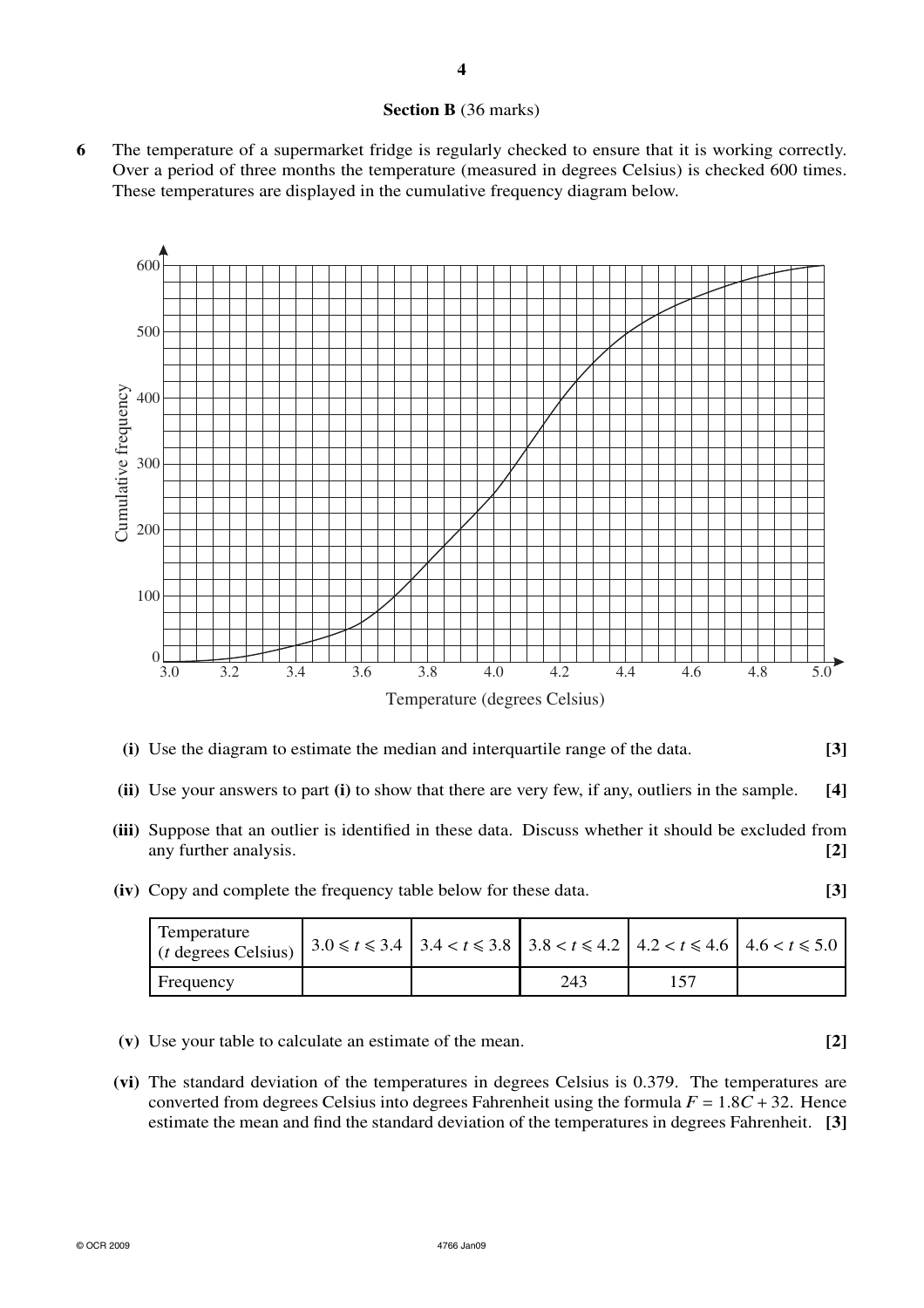- **7** An online shopping company takes orders through its website. On average 80% of orders from the website are delivered within 24 hours. The quality controller selects 10 orders at random to check when they are delivered.
	- **(i)** Find the probability that
		- (*A*) exactly 8 of these orders are delivered within 24 hours, **[3]**
		- (*B*) at least 8 of these orders are delivered within 24 hours. **[2]**

The company changes its delivery method. The quality controller suspects that the changes will mean that fewer than 80% of orders will be delivered within 24 hours. A random sample of 18 orders is checked and it is found that 12 of them arrive within 24 hours.

- **(ii)** Write down suitable hypotheses and carry out a test at the 5% significance level to determine whether there is any evidence to support the quality controller's suspicion. **[7]**
- **(iii)** A statistician argues that it is possible that the new method could result in either better or worse delivery times. Therefore it would be better to carry out a 2-tail test at the 5% significance level. State the alternative hypothesis for this test. Assuming that the sample size is still 18, find the critical region for this test, showing all of your calculations. **[7]**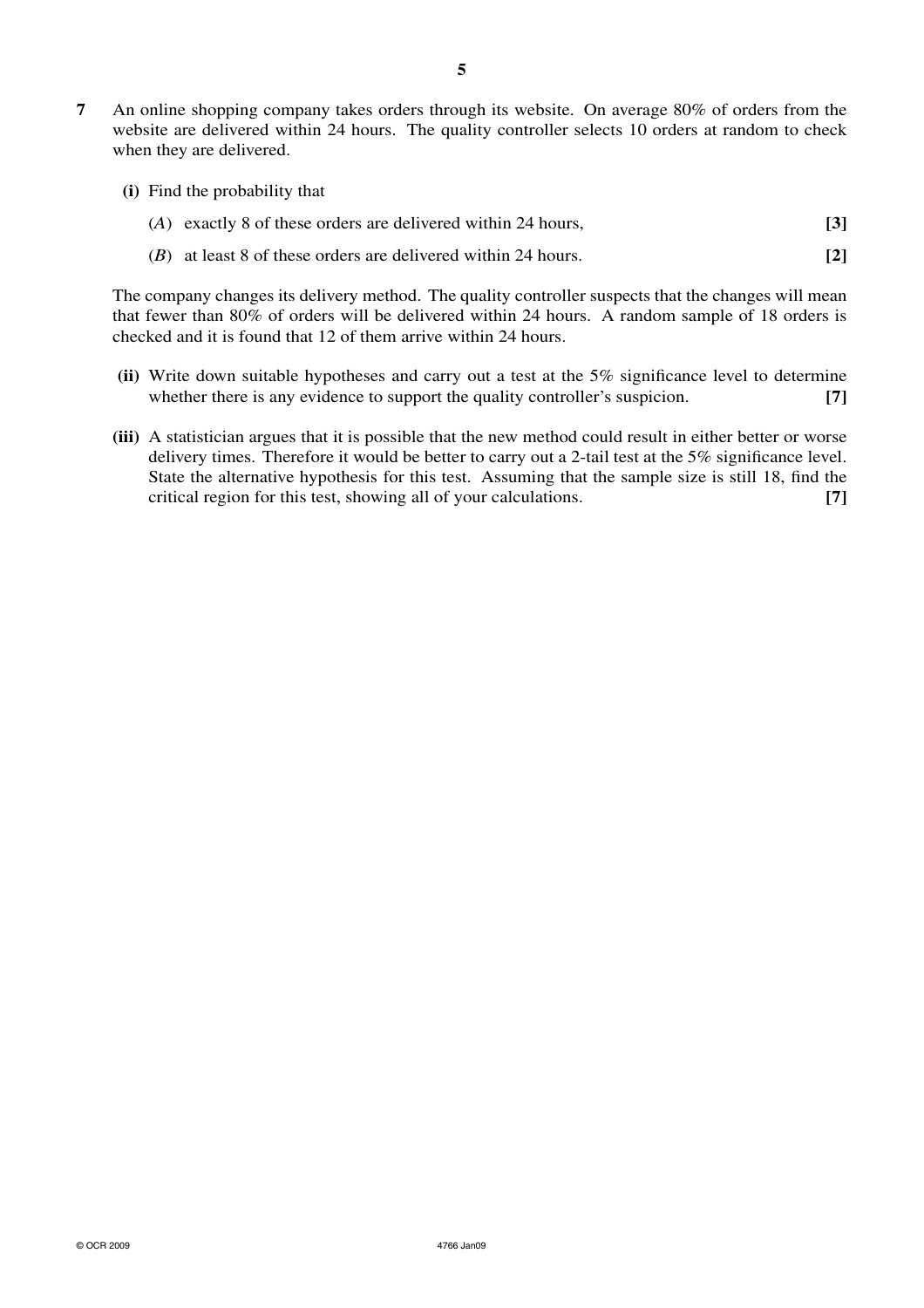## **BLANK PAGE**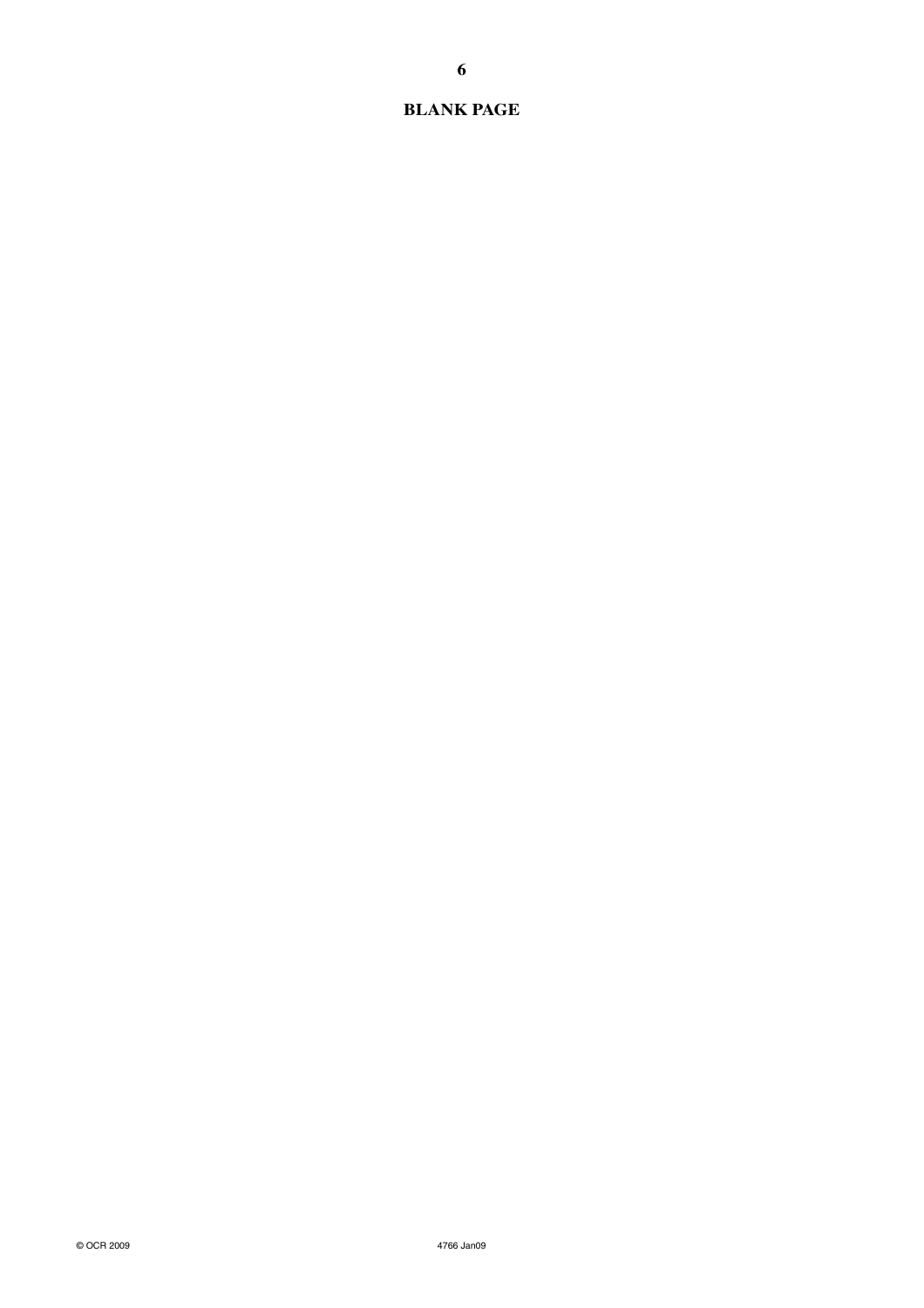## **BLANK PAGE**